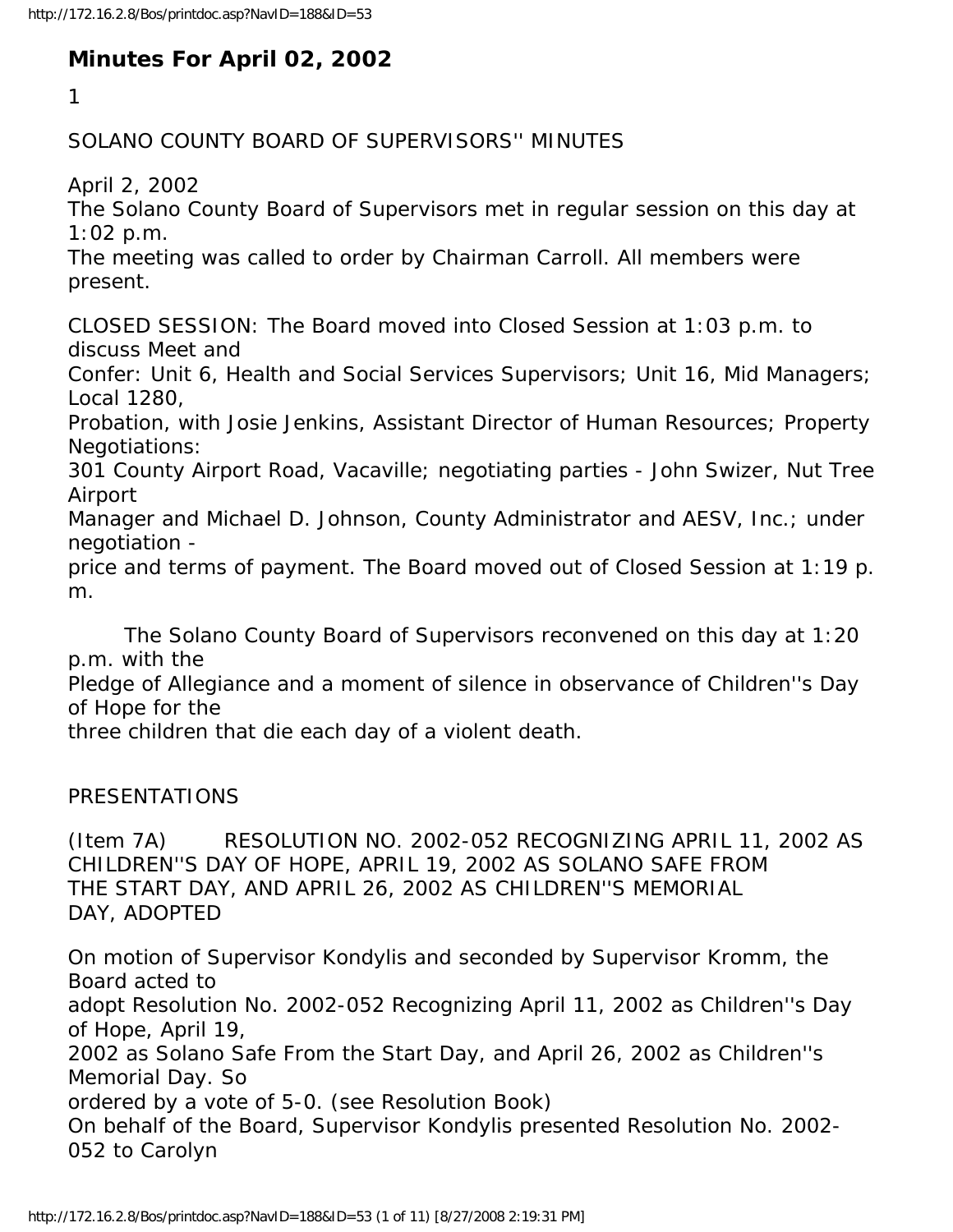Thomas-Wold, Coordinator of the Office of Family Violence Prevention. Ms. Thomas-Wold introduced Rita Iravani Assistant Family Violence Prevention Coordinator and Lisa Scoggins the Interim Court Appointed Special Advocate (CASA) Coordinator.

Ms. Thomas-Wold reviewed many of the heartbreaking statistics of the many people that are effected

by violence each day.

(Item 7B) RESOLUTION NO. 2002-053 RECOGNIZING APRIL 2002 AS CHILD ABUSE PREVENTION AWARENESS MONTH AND THE CHILD ABUSE PREVENTION COUNCIL FOR THE BLUE RIBBON CAMPAIGN, ADOPTED

On motion of Supervisor Thomson and seconded by Supervisor Kondylis, the Board acted to

adopt Resolution No. 2002-053 Recognizing April, 2002 as Child Abuse Prevention Awareness

Month and the Child Abuse Prevention Council for the Blue Ribbon Campaign. So ordered by a

vote of 5-0. (see Resolution Book)

On behalf of the Board, Supervisor Thomson presented Kim Thomas, Director of the

Children''s Network, with Resolutions No. 2002-053.

Ms. Thomas thanked the Board for their support, and reviewed the events and activities that

will take place in support of the Blue Ribbon Campaign.

(Item 7C) RESOLUTION NO. 2002-054 RECOGNIZING APRIL AS MONTH OF THE MILITARY CHILD, ADOPTED

On motion of Chairman Carroll and seconded by Supervisor Thomson, the Board acted to

adopt Resolution No. 2002-054 Recognizing April as Month of the Military Child. So ordered by a

vote of 5-0. (see Resolution Book)

On behalf of the Board, Chairman Carroll presented Resolution No. 2002-054 to Lt. Colonel

Jeff Leknes, Travis Air Force Base.

Lt. Colonel Leknes thanked the Board for their support, and recognized the Travis Air Force

Base Family Advocacy staff that were present.

(Item 7D) RESOLUTION NO. 2002-055 RECOGNIZING THE MONTH OF APRIL AS SOLANO COUNTY SEXUAL ASSAULT AWARENESS MONTH, ADOPTED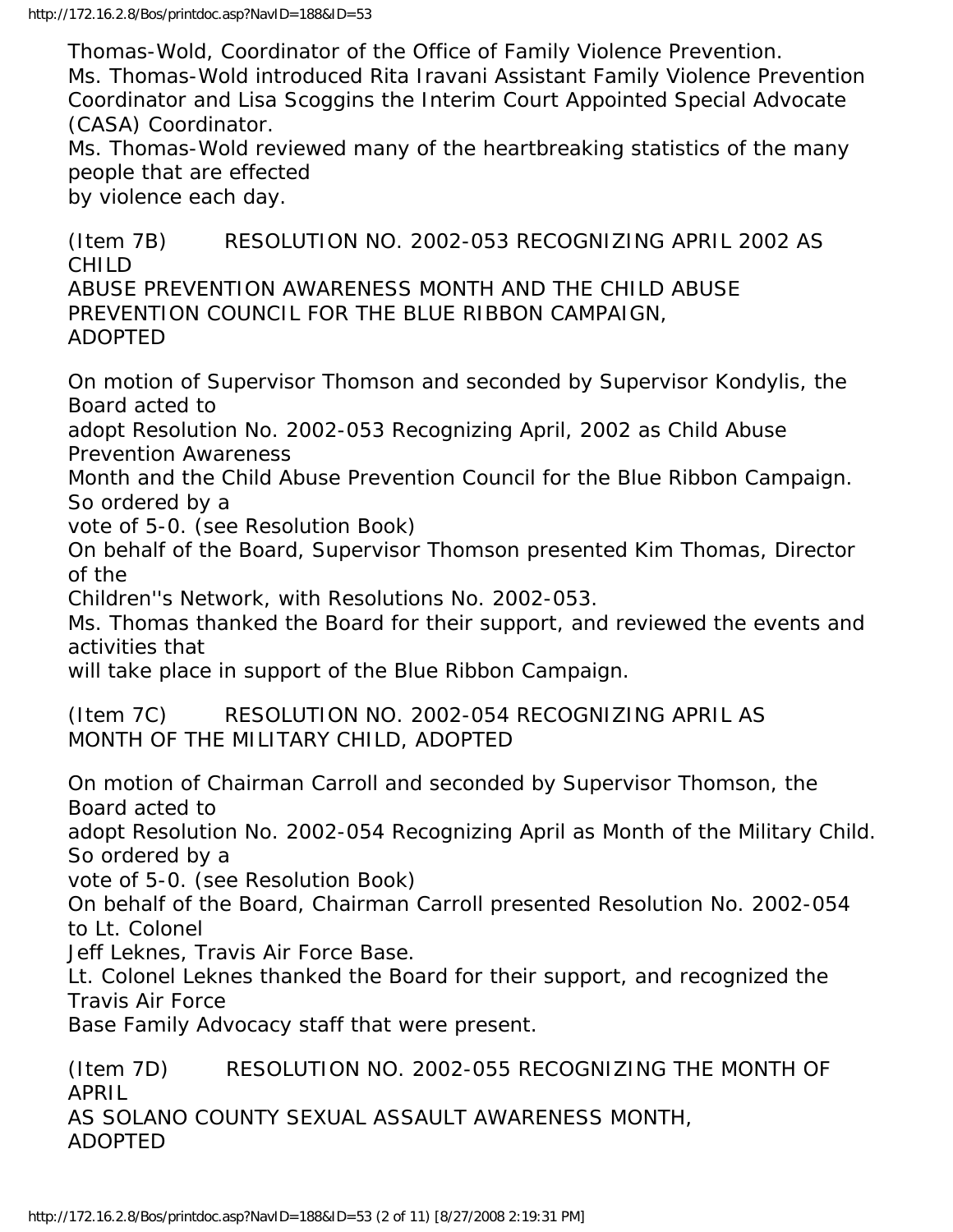On motion of Supervisor Kondylis and seconded by Chairman Carroll, the Board acted to adopt Resolution No. 2002-055 Recognizing the Month of April as Solano County Sexual Assault Awareness Month. So ordered by a vote of 5-0. (see Resolution Book) On behalf of the Board, Supervisor Kondylis presented Resolution No. 2002- 055 to Cheryl Franklin-Golden, Executive Director of SafeQuest Solano. Ms Franklin-Golden accepted the resolution on behalf of the many organizations working to halt domestic violence, and discussed the specific services available at SafeQuest Solano.

ITEMS FROM THE FLOOR

APPEARANCE BY CATHY ANN HEWITT RE IMPROVING THE LIVES OF CHILDREN

 Cathy Ann Hewitt, Benicia, thanked the people that care about the well being of children.

Ms. Hewitt suggested other cities look at a Benicia model where the school district, the police

department, and city personnel work together to create a "multi-entity approach" to help the

children and community, and Ms. Hewitt discussed the benefits and improvements to the quality

of life.

APPEARANCE BY DONALD TIPTON RE CODE ENFORCEMENT COMPLAINTS

Donald Tipton, Vallejo, voiced his concerns regarding code enforcement complaints in

the Homeacres area and the issue of confidentiality, and is concerned since he was not allowed to

play videotape that he brought to the Board meeting.

APPROVAL OF AGENDA

On motion of Supervisor Kondylis and seconded by Supervisor Thomson, the Board acted to

approve the submitted Agenda, incorporated herein by reference, with the following modifications:

 (Item 13) Approval of a contract renewal with Public Financial Management, Inc.

for financial management advisory services for the period April 1, 2002 through March 30, 2005, removed from the Consent Calendar.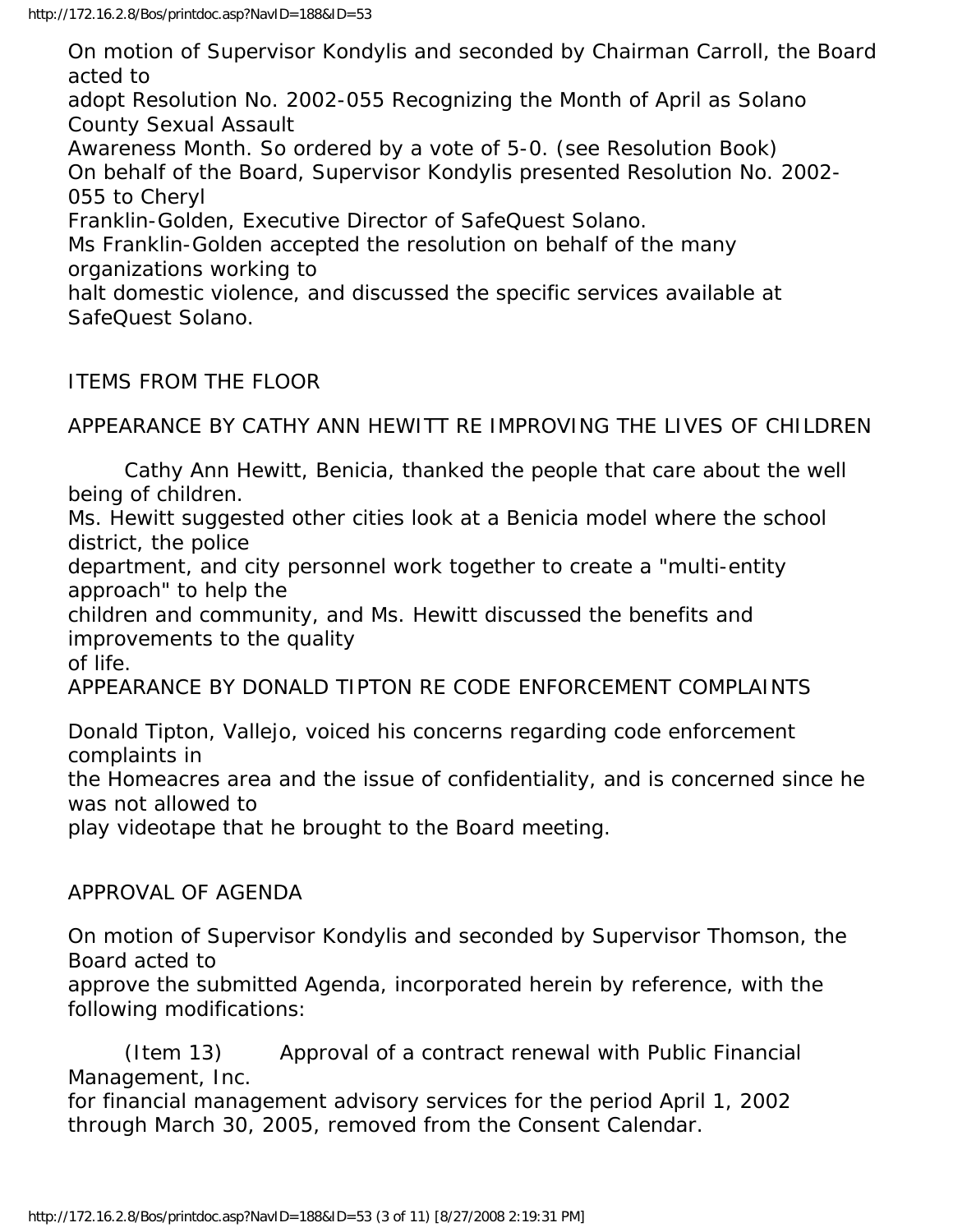(Item 15A) Adoption of a resolution approving an application to the State for the

Projects for Assistance in Transition from Homelessness (PATH) Grant Program for FY2001-02 in the amount of \$34,787; authorize the Chairman to sign the resulting agreement; approval of an appropriation transfer in the amount of \$10,754 from Unanticipated Revenue, removed from the Consent Calendar.

(Item 15C) Adoption of a resolution approving an application to the State to receive

\$10,000 in funding for a Public Health Preparedness and Response to Bioterrorism Grant; authorize the Chairman of the Board to sign the resulting agreement and any amendments, removed from the Consent Calendar.

 (Item 16) Adoption of a resolution authorizing an additional monetary penalty

pursuant to Penal Code Section 1463.14 (b) to defray expenses to the County for blood, breath and urine analysis testing during law enforcement activities, removed from the Consent Calendar.

So ordered by a vote of 5-0.

CONSENT CALENDAR

On motion of Supervisor Kondylis and seconded by Supervisor Kromm, the Board acted to

approve the following Consent Calendar items by a vote of 5-0.

(Item 12) MINUTES OF THE BOARD OF SUPERVISORS MEETING OF MARCH 12,

2002; RURAL NORTH VACAVILLE WATER DISTRICT MARCH 12, 2002, as outlined in the Agenda Submittal from the Clerk of the Board dated April 2, 2002,

incorporated herein by reference, approved.

(Item 14) RESOLUTION NO. 2002-056 APPROVING RECORDS RETENTION SCHEDULES AND AUTHORIZING THE DESTRUCTION OF RECORDS (AUDITOR-CONTROLLER''S OFFICE), adopted. (see Resolution Book)

(Item 15B) SUBMISSION OF FY2001-02 SUBSTANCE ABUSE AND MENTAL HEALTH

SERVICES ADMINISTRATION (SAMHSA) GRANT RENEWAL

APPLICATION, as outlined in the Agenda Submittal from Health and Social Services dated April 2, 2002, incorporated herein by reference, approved.

(Item 17) OFFER OF DEDICATION OF PROPERTY FROM NANCY M. NUSBAUM FOR ROAD PURPOSES ON BROWNS VALLEY ROAD, as outlined in the Agenda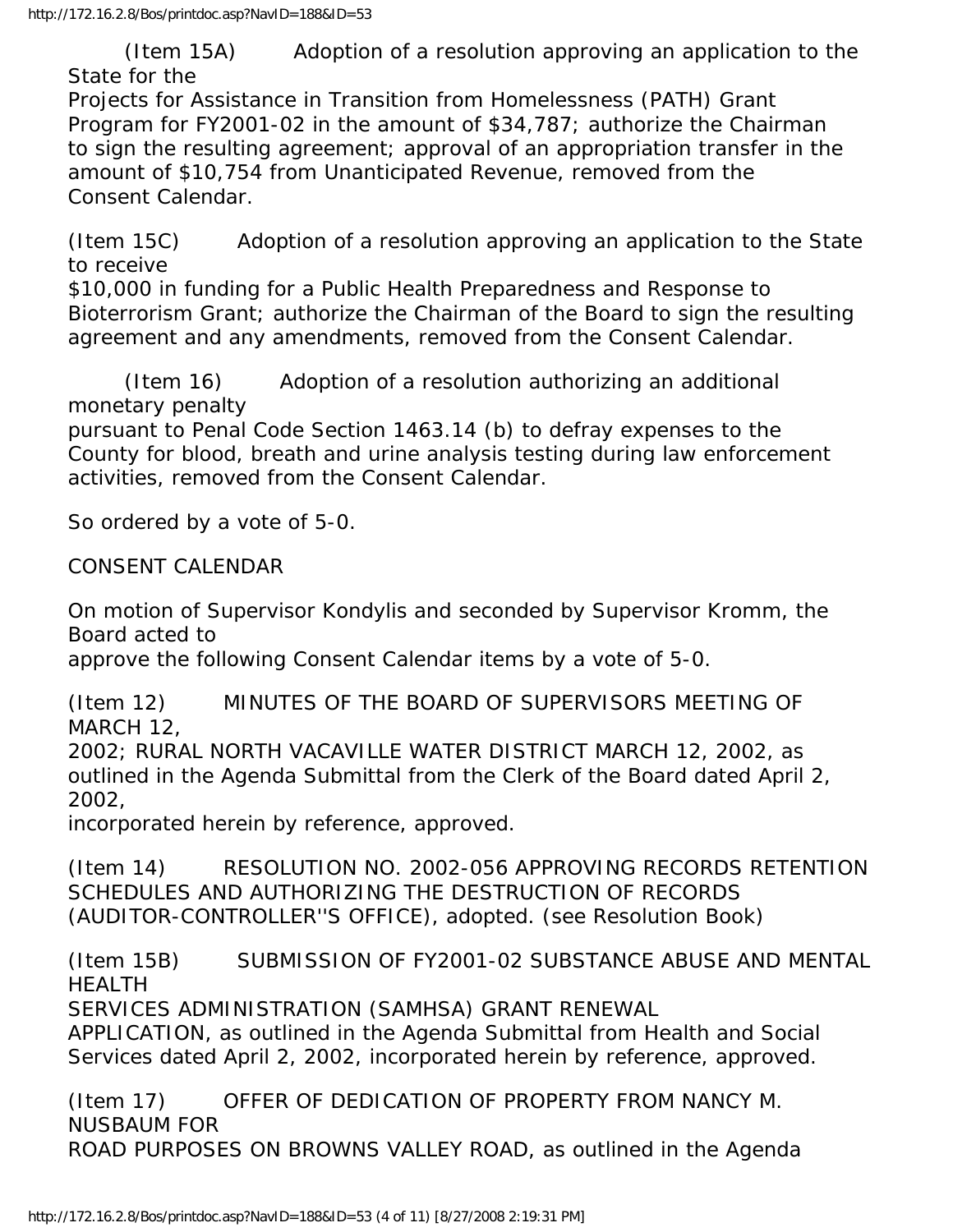Submittal from the Department of Transportation dated April 2, 2002, incorporated herein by reference, accepted and the Clerk of the Board authorized to sign the parcel map on behalf of Solano County.

## ORDERS

(Item 13) CONTRACT RENEWAL WITH PUBLIC FINANCIAL MANAGEMENT, INC. RE FINANCIAL MANAGEMENT ADVISORY SERVICES, APPROVED

The Board was provided with an Agenda Submittal from the County Administrator''s Office

dated April 2, 2002, incorporated herein by reference, regarding continuing the financial

management advisory services with Public Financial Management, Inc.

Cathy Ann Hewitt, Benicia, noted the importance of safeguarding public funds, and

awareness of how public funds are spent.

Donald Tipton, Vallejo, voiced concern with the original agreement with Public Financial

Management, Inc., the costs per hour, and what the actual costs have been to date.

 On motion of Supervisor Kromm and seconded by Supervisor Silva, the Board acted to

approve the contract renewal with Public Financial Management Inc. So ordered by a vote of 5-0.

(Item 15A) RESOLUTION NO. 2002-057 DESIGNATION SIGNATORY FOR PATH

GRANT AWARD AGREEMENT BETWEEN STATE OF CALIFORNIA DEPARTMENT OF MENTAL HEALTH, AND SOLANO COUNTY HEALTH AND SOCIAL SERVICES DEPARTMENT MENTAL HEALTH DIVISION, ADOPTED

## APPROPRIATION TRANSFER IN THE AMOUNT OF \$10,754 FROM UNANTICIPATED REVENUE RE PATH GRANT, APPROVED

The Board was provided with an Agenda Submittal from the Department of Health and

Social Services dated April 2, 2002, incorporated herein by reference, regarding the Projects for

Assistance in Transition from Homelessness (PATH) Grant.

Cathy Ann Hewitt, Benicia, feels a variety of housing is needed to meet different

situations, and made some alternative housing recommendations.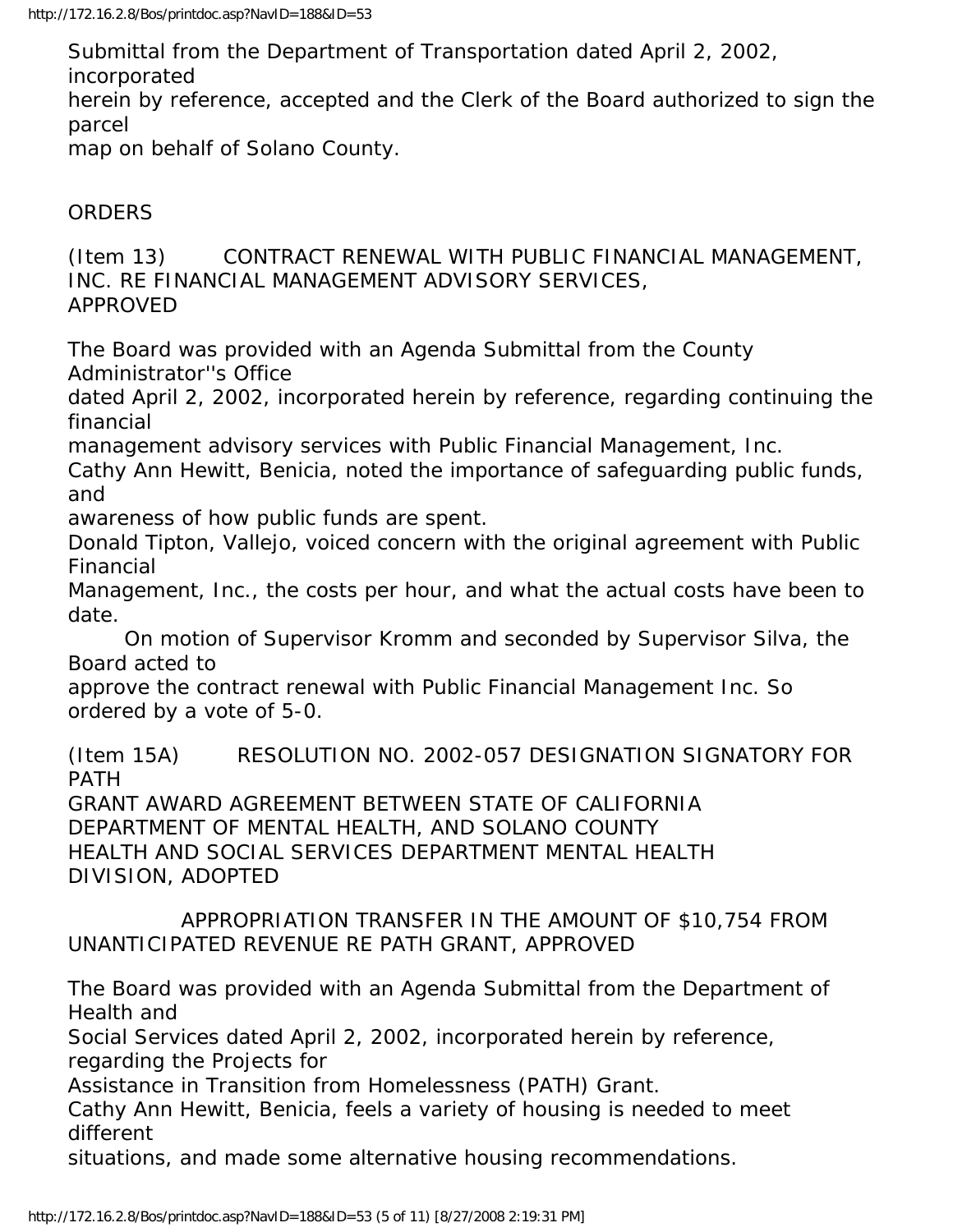On motion of Supervisor Kromm and seconded by Supervisor Silva, the Board acted to

adopt Resolution No. 2002-057 Designation Signatory for Path Grant Award Agreement between

State of California Department of Mental Health, and Solano County Health and Social Services

Department Mental Health Division, and to approve an appropriation transfer related to this

action. So ordered by a vote of 5-0. (see Resolution Book)

(Item 15C) RESOLUTION NO. 2002-058 APPROVING A GRANT APPLICATION FOR FUNDING FOR THE PUBLIC HEALTH PREPAREDNESS AND RESPONSE TO BIOTERRORISM LOCAL PLAN, ADOPTED

The Board was provided with an Agenda Submittal from the Department of Health and

Social Services dated April 2, 2002, incorporated herein by reference,

regarding a grant award for

Public Health Preparedness.

Donald Tipton, Vallejo, inquired as to the membership of the County Terrorism Working

Group, if the training materials would be available for public use, and if the Neighborhood

Watch Program could be included.

Cathy Ann Hewitt, Benicia, noted a police emergency training that will be held in Benicia

to help the public to become more prepared for a variety of disasters, and suggested a

Countywide exercise.

 On motion of Supervisor Silva and seconded by Supervisor Thomson, the Board acted to

adopt Resolution No. 2002-058 Approving a Grant Application for Funding for the Public Health

Preparedness and Response to Bioterrorism Local Plan. So ordered by a vote of 5-0. (see

Resolution Book)

(Item 16) RESOLUTION NO. 2002-059 AUTHORIZING AN ADDITIONAL PENALTY PURSUANT TO PENAL CODE SECTION 1463.14 (B), ADOPTED

The Board was provided with an Agenda Submittal from District Attorney''s Office dated

April 2, 2002, incorporated herein by reference, regarding an additional penalty assessment to

more fully reimburse the County for testing blood, alcohol and/or urine for law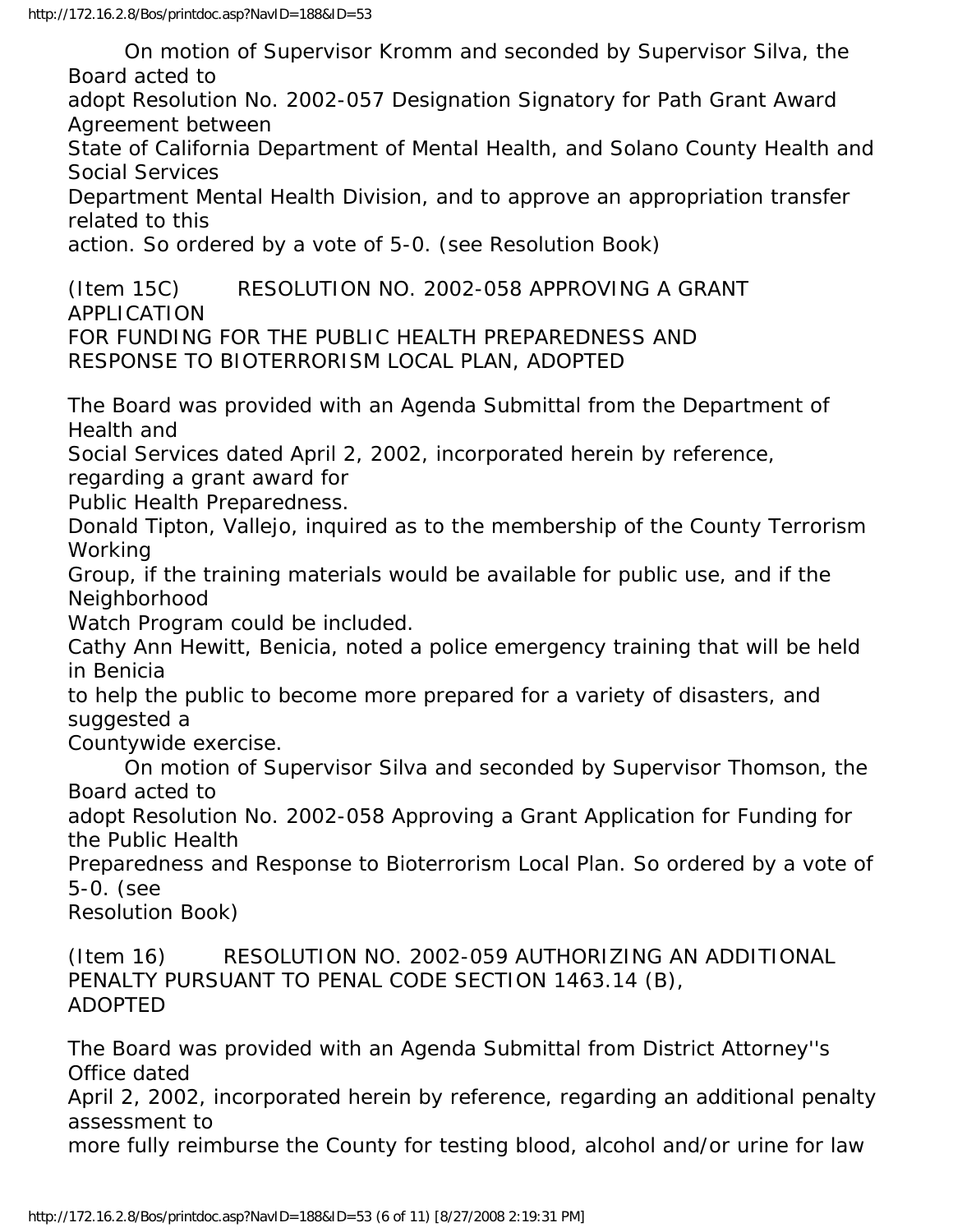http://172.16.2.8/Bos/printdoc.asp?NavID=188&ID=53

enforcement activities. Chairman Carroll opened the public hearing. Cathy Ann Hewitt, Benicia, feels that if people being tested should pay the entire cost of the tests, so County funds can be spent on other needs in the County. Donald Tipton, Vallejo, noted the costs to the County are high, inquired when the code was amended to allow the increase, and why the County did not raise the penalty sooner. Responding to questions posed by Supervisor Kondylis regarding who pays for the tests when the test results are negative, John Taylor, County Administrative Office, noted the collection of the fees is tied to the conviction of a person and the fines that person must pay. The County pays all other test fees. Responding to questions posed by Chairman Carroll regarding repayment of the actual costs, Mr. Taylor explained sections of the code allowing a cumulative fee of \$100. As there was no one further who wished to speak on this matter, the public hearing was closed. On motion of Supervisor Kromm and seconded by Supervisor Thomson, the Board acted to adopt Resolution No. 2002-059 Authorizing an Additional Penalty Pursuant to Penal Code Section 1463.14 (B). So ordered by a vote of 5-0. (see Resolution Book) (Item 19) RESOLUTION NO. 2002-060 AUTHORIZING THE PURCHASE OF LAND FROM THE NATURE CONSERVANCY, ADOPTED ACQUISITION AND MANAGEMENT AGREEMENT WITH THE CITY OF FAIRFIELD RE PORTION OF WILCOX RANCH The Board was provided with an Agenda Submittal from the Department of Environmental Management dated April 2, 2002, incorporated herein by reference, regarding actions to purchase a portion of the Wilcox Ranch from the Nature Conservancy to ensure space for

the expansion of Travis AFB.

 Director of Environmental Management Birgitta Corsello distributed a substitute

purchase agreement, incorporated herein by reference, gave a brief background, noted there are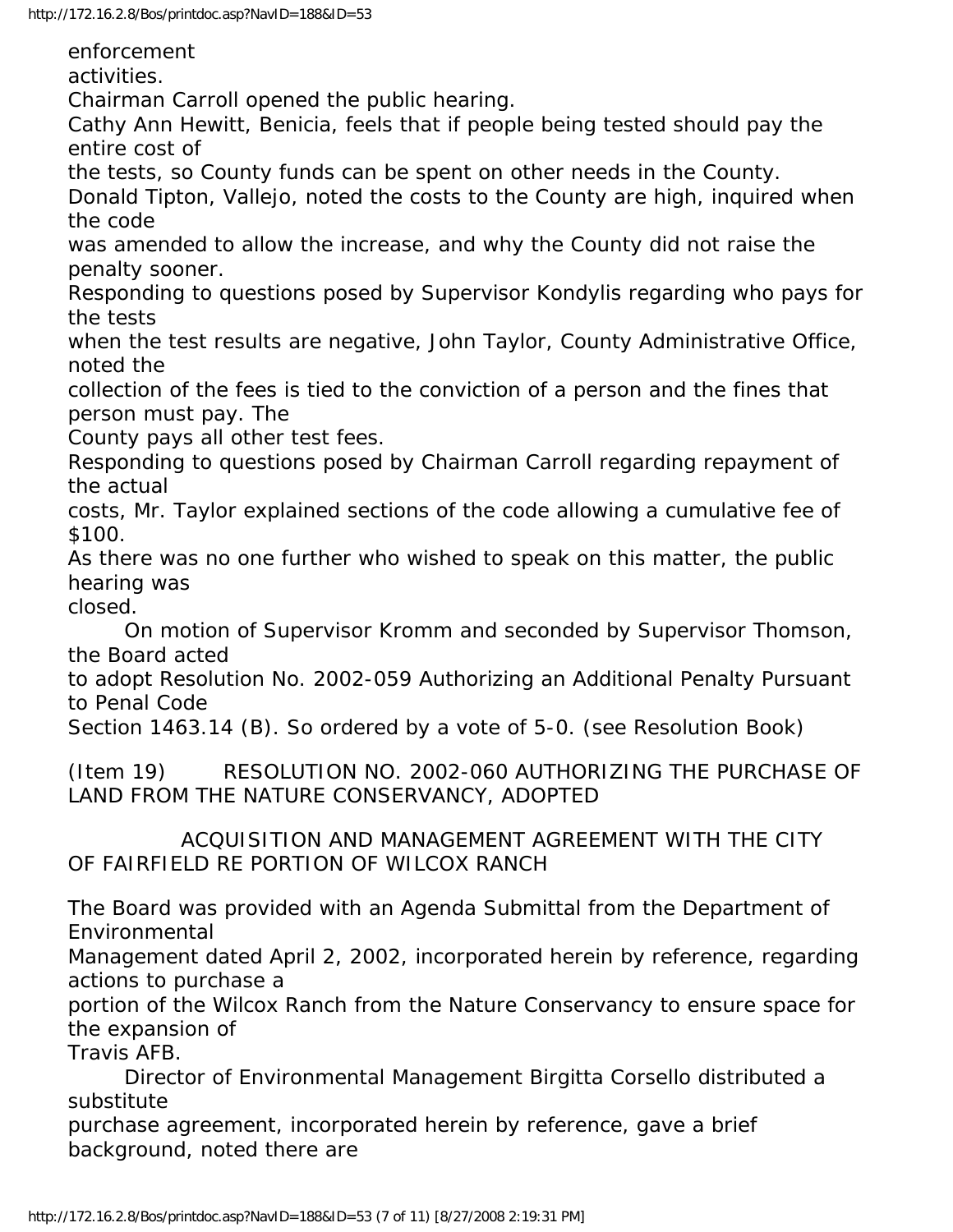deed restrictions for an agricultural easement, which would be held by the Nature Conservancy or

their successor. Another key piece was to keep the property in grazing, but there has been

difficulty in determining ways to ensure the property is not degraded. The current proposal does

have a restriction on how the property would be grazed based on the number of pounds of

residual dry matter (RDM) that remains on the property when the cattle are removed at the end of

any grazing season, Ms. Corsello noted other restrictions to maintain the land, commented on the

remaining documents in the packet, and noted there are a few remaining issues to be addressed

with the Nature Conservancy and the City of Fairfield.

 Responding to questions posed by Chairman Carroll regarding the Grant deed and the

determination of a restriction to preclude and residential uses, Ms. Corsello noted the basis for

the purchase is for the expansion of Travis and the needs relative to runways and supporting

structures. Language was purposely left out of the agreement relative to housing. Once the

military owns the land, the military will determine uses of the property, but noise in the area

would be a deterrent to placing housing in the immediate area of the runways. Ms. Corsello

noted participation by Travis AFB in the process, but noted that Travis AFB is not allowed to

take a position with regards to land use off base.

 Responding to questions posed by Supervisor Thomson regarding the term residual dry

matter (RDM), the use of in the best practices of farming, the purchase agreement, and projected

closing date of escrow, Deputy County Counsel Jim Laughlin noted the term RDM was

suggested by the Nature Conservancy and is a common method of measurement, the City of

Fairfield developed the draft purchase agreement, and that escrow should close in the next two to

three weeks. Ms. Corsello noted RDM are the byproducts left when the animals are removed,

and further discussed the difficulties of determining the number of animals that would be

permitted to graze on the land, and measuring residual matter does take into consideration the

weather and other natural effects on the land. Ms. Corsello noted alternative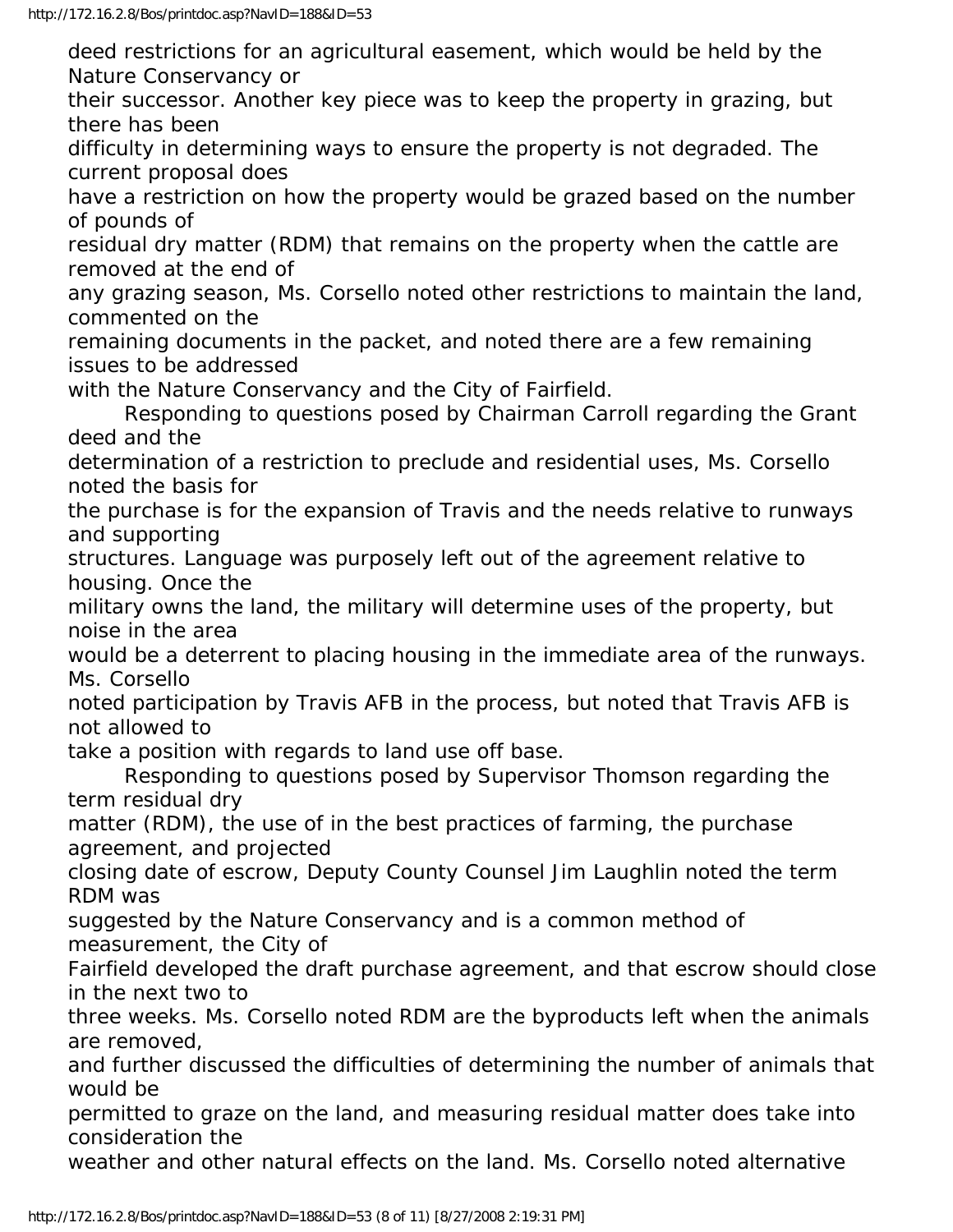terms have been

sent to the Nature Conservancy for consideration, and the remaining issues that must be resolved

prior to closing escrow. Supervisor Thomson expressed concern with the delays in closing

escrow.

 Responding to questions posed by Supervisor Kromm on the Restrictions of Agricultural

Easement document and the two options under number two, and if the RDM approach makes

sense, Mr. Laughlin noted the options deal with amending the current ag lease, and feels the

RDM approach can be done.

 Responding to questions posed by Supervisor Kromm regarding the County and the City

of Fairfield backing out, and if there has been any contact with the Department of Defense

(DOD) for further action relative to a potential willing buyer, Ms. Corsello noted the intent of the

Nature Conservancy is to transfer the ownership of the land with the conservation easement and

deed restrictions to another land trust, which all land would be transferred if the County and City

backed out. The land would have additional restrictions placed on it if it is not purchased, and

explained further consequences. Ms. Corsello noted some informal discussions with the DOD

civilian staff, changes in philosophy to support more permanent options to preserve the land

around bases.

 Supervisor Kromm noted the importance of this project, and ensuring that legislation is

enacted to allow purchase of this property in the future for expansion of Travis AFB.

Chairman Carroll continued the public hearing.

Cathy Ann Hewitt, Benicia, hopes there is cooperation to quickly finalize the purchase, noted

the benefits of open space/parks that provide a wide variety of groups places to explore nature, the

environmental component, responsible husbandry, and noted the need to preserve open space.

Donald Tipton, Vallejo, noted several goals of the County with this purchase, feels the

military can expand any place it wants to, and feels the County should have shown such support for

Mare Island.

As there was no one further who wished to speak on this matter, the public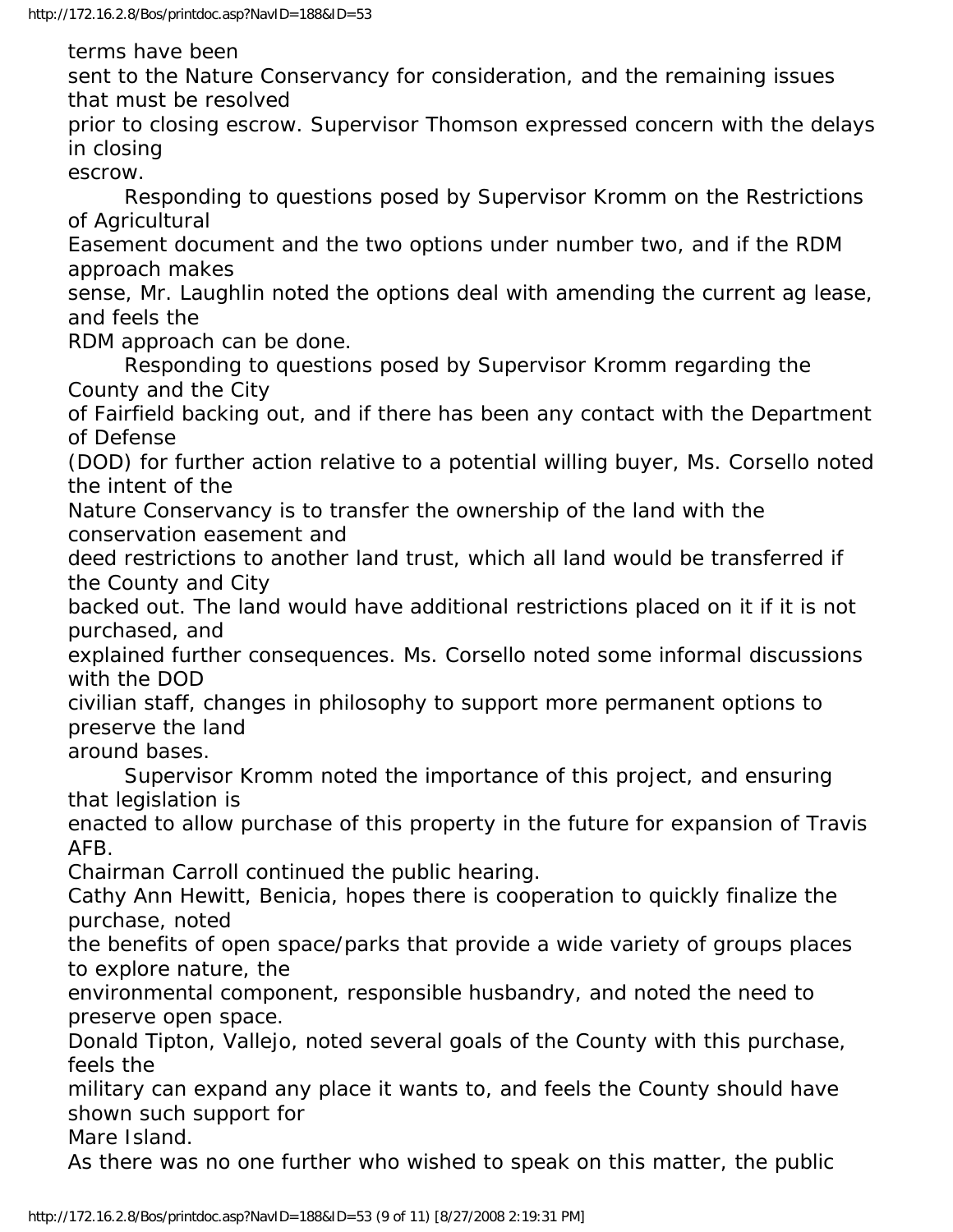hearing was

closed.

Supervisor Silva noted support for the short version of 2(a) on the Restrictions of

Agricultural Easement, feels the purchase should move forward, and would like our legislative

advocates in Washington to increase the level of work relative to this matter.

 On motion of Supervisor Kromm and seconded by Chairman Carroll, the Board acted to

recommend the short version of 2(a) of the Restrictions of Agricultural Easement, to agree that to the

measurement of Residual Dry Matter, to adopt Resolution 2002-060 authorizing the Chairman to

execute a Purchase and Sale Agreement with the Nature Conservancy to purchase a portion of the

Wilcox Ranch, to authorize the County Administrator to utilize available funds in the Accumulated

Capital Outlay fund to purchase the land, to authorize County staff to open escrow and submit and

execute the necessary document to close escrow for the purchase of the land, and to authorize the

Chairman to sign an Acquisition and Management Agreement with the City of Fairfield after

completed. So ordered by a vote of 5-0.

(Item 20A) RESOLUTION NO. 2002-061 APPOINTING DOROTHY CHAMPION TO THE SOLANO COUNTY ELDER ABUSE PREVENTION COUNCIL, ADOPTED

On motion of Supervisor Kondylis and seconded by Supervisor Thomson, the Board acted to

adopt Resolution No. 2002-061 appointing Dorothy Champion to the Solano County Elder Abuse

Prevention Council. So ordered by a vote of 5-0. (see Resolution Book)

(Item 20B) VELMA EWING REAPPOINTED TO THE SOLANO COUNTY EQUAL EMPLOYMENT OPPORTUNITY COMMITTEE

 Donald Tipton, Vallejo, expressed concern regarding the attendance of Ms. Ewing and

her reappointment.

On motion of Supervisor Kondylis and seconded by Supervisor Thomson, the Board acted to

reappoint Velma Ewing for a term to expire April 7, 2004. So ordered by a vote of 5-0.